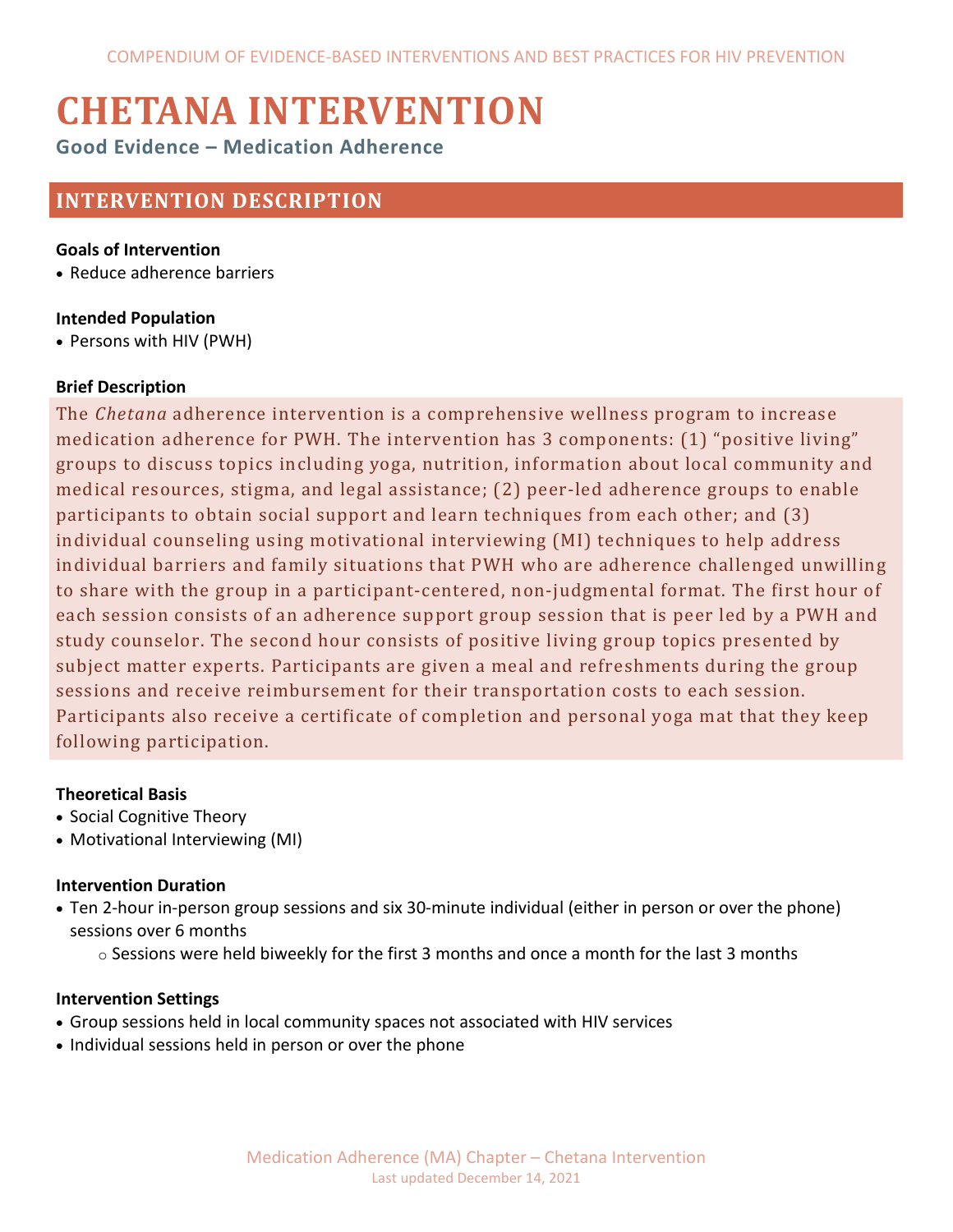#### **Deliverer**

- Peer facilitator with HIV
- Master's-level counselors trained in MI
- Community members participating in the study:
	- o Legal expert
	- o Community resources expert
	- o Nutritionist
	- $\circ$  Therapeutic yoga expert
	- o Medical doctor in internal medicine

#### **Delivery Methods**

- Counseling (MI)
- Group discussion
- Presentation
- Skills building

#### **Structural Components**

There are no structural components reported for this study.

#### **INTERVENTION PACKAGE INFORMATION**

**The intervention package is not available at this time.** Please contact **Maria Ekstrand**, Department of Medicine, Center for AIDS Prevention Studies, University of California, 550th Street, 3rd Floor, Box 0886, San Francisco, CA 94143, USA.

**Email: [maria.ekstrand@ucsf.edu](mailto:maria.ekstrand@ucsf.edu)** for details on intervention materials.

# **EVALUATION STUDY AND RESULTS**

#### **Study Location Information**

The original evaluation was conducted in the state of Karnataka, India.

#### **Key Intervention Effects**

- Reduced viral load (VL)
- Increased medication adherence

#### **Study Sample\***

The intervention group (analytic) sample of  $n = 188$  is characterized by the following:

- *47% male*
- *Mean age of 39 years*
- *Median time since HIV diagnosis, 57 months*
- *Median time on ART, 32 months*
- *30% of persons had ≥ 10 years of schooling*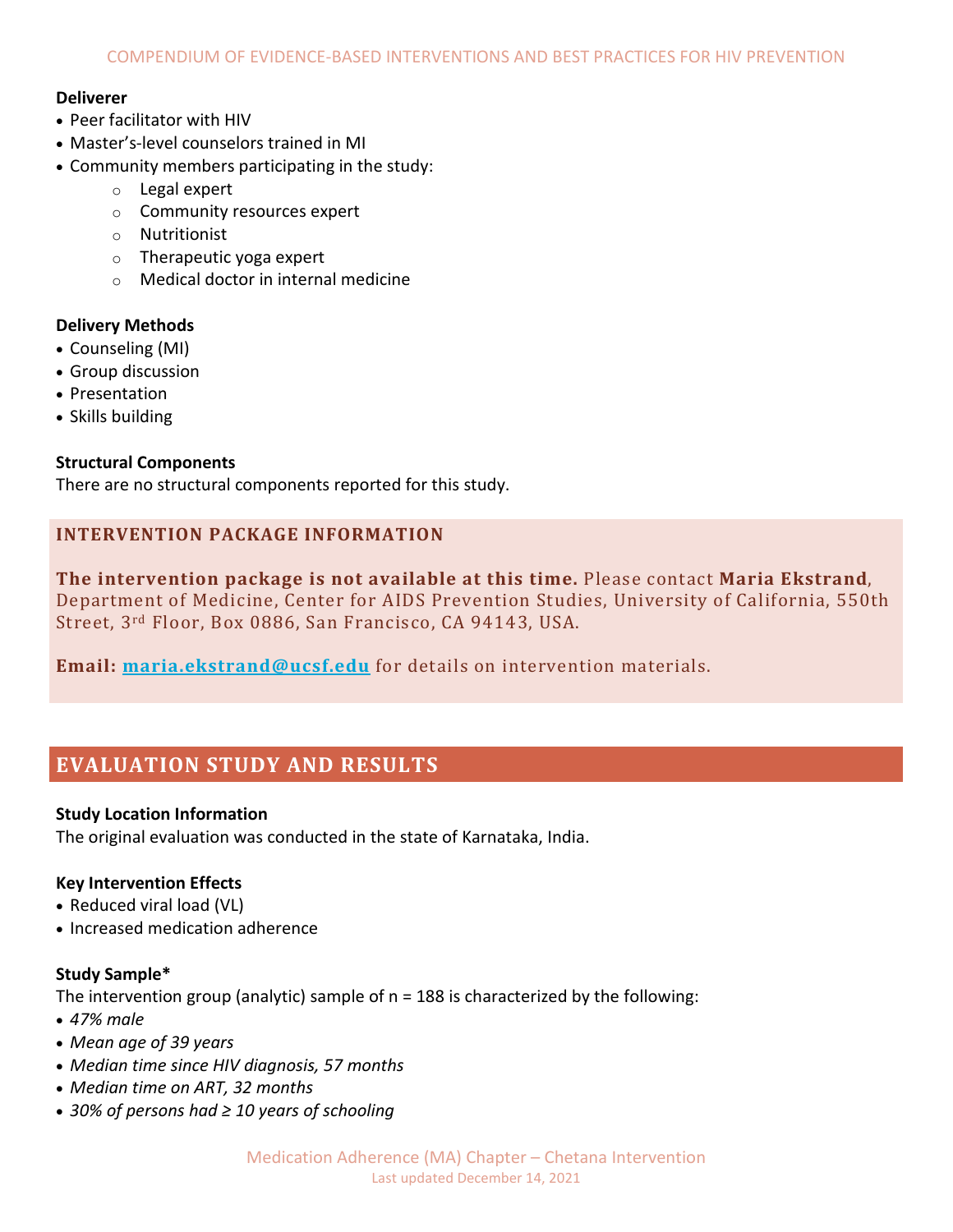The comparison group (analytic) sample of n = 225 is characterized by the following:

- *53% male*
- *Mean age of 39 years*
- *Median time since HIV diagnosis, 56 months*
- *Median time on ART, 41 months*
- *36% of persons ≥ 10 years of schooling*

#### **Recruitment Settings**

Non-governmental organizations (NGOs), hospital physicians, and government anti-retroviral therapy (ART) Centers in the Karnataka state cities of Bangalore, Chikkaballapur, Kolar, and Mysore.

#### **Eligibility Criteria**

Participants were eligible if they were at least 18 years of age, currently on ART medication, fluent in the local language of Kannada, resided within 40 km of the intervention sites, and self-reported to be adherencechallenged. Adherence-challenged was defined as reported <90% adherence to ART medication over the past 30 days or reported ≥2 treatment interruptions of at least 48 hours each in the past year.

#### **Assignment Method**

Four hundred and ninety-six participants met eligibility criteria and were enrolled and assigned to either the Chetana intervention arm or the control arm. Eighty-three participants did not have 12-month follow-up data. Two hundred and forty participants were randomly allocated to one of nine Chetana intervention groups while 256 participants were randomly assigned to one of 10 control groups.

#### **Comparison Group**

The comparison group received standard care from the ART center and four 1-hour positive living group instructional sessions (these sessions were also provided to the intervention group) in yoga, nutrition, medical issues, legal issues, and information about community resources for PWH. These sessions occurred at least one month apart for the first 6 months of the study.

#### **Relevant Outcomes Measured and Assessment Time**

- Medication adherence (defined and measured in the study as proportion of pills taken in the past month using the Visual Analogue Scale [VAS]) was measured at 12-month follow up.
- Viral load (VL) assessed as undetectable (<100 copies/mL) was measured at 12-month follow-up.

#### **Participant Retention**

Chetana Intervention:

o 78% retained at 12 months

Control:

o 88% retained at 12 months

#### **Significant Findings on Relevant Outcomes**

• Intervention participants were significantly more likely than control participants to be virally suppressed (52.7% vs 40.8%, p = 0.017) at the 12-month follow-up visit.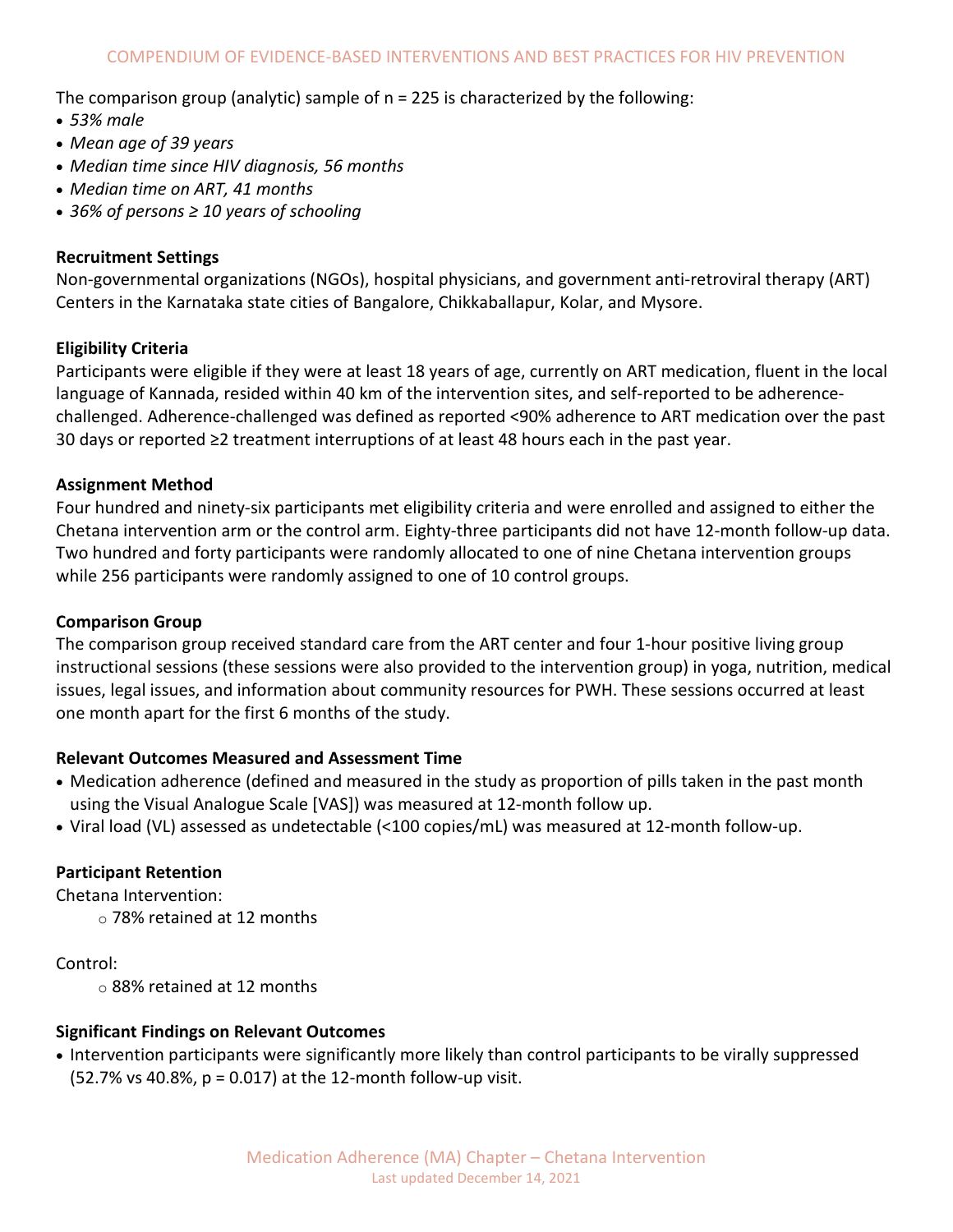- In adjusted analyses, the odds of viral suppression at the 12-month follow-up visit among intervention participants was almost twice as likely as that of control participants (Adjusted Odds Ratio (AOR) = 1.98; 95% Confidence Interval (CI): 1.22 - 3.23, p = 0.006).\*
- Intervention participants were significantly more likely than control participants to report ≥95% adherence using VAS (83.5% vs. 73.8%, p = 0.017).
- In adjusted analyses, the odds of adherence using VAS among intervention participants were about twice as likely as that of control participants (AOR =  $1.86$ ; 95% CI:1.09 - 3.15, p = 0.022). $*$

# **Considerations**

*Additional significant positive findings on non-relevant outcomes* 

- Participants in the intervention group were more likely to have eliminated all individual adherence barriers  $(62.2\% \text{ vs. } 45.3\%, \text{ p} = 0.001; \text{ AOR} = 2.33; 95\% \text{ Cl}: 1.51 - 3.62, \text{ p} < 0.001).$
- Participants in the intervention group were significantly more likely to have eliminated all clinic attendance barriers (83.0% vs. 70.7%, p = 0.003; AOR = 2.01; 95% CI: 1.20 - 3.38, p = 0.008).\*
- This study did not meet the best-evidence criteria because missing values were not imputed.

## *Non-significant findings on relevant outcomes*

• None reported

# *Negative findings*

• None reported

# *Other related findings*

- The odds of having undetectable VL at the 12-month follow-up for female participants were nearly twice as likely as male participants (AOR = 1.94; 95% CI:1.24 - 3.05, p = 0.004). $*$
- There were no significant differences between the intervention and control groups in treatment interruptions in the past 6 months, family-level adherence barriers, social/structural adherence barriers, and regimen/clinic adherence barriers.

#### *Implementation research-related findings*

• None reported

# *Process/study execution findings*

- Intervention content was developed in part from pilot data collected via focus groups with sub-optimally adherent participants in a previous cohort study during a formative research phase.
- Ongoing supervision included both planned and unplanned observations by the study coordinators.
- The authors suggest that the Chetana intervention uses low-cost strategies (e.g., peer-led adherence support, yoga, motivational interviewing) and thus can be implemented by local non-governmental organizations. The authors argue that Chetana is both scalable and sustainable in this and similar settings.

#### *Adverse events*

• None reported

\*Odds Ratios were adjusted for gender and location on all outcomes, as well as for the pre-intervention value on outcomes with pre-intervention variability.